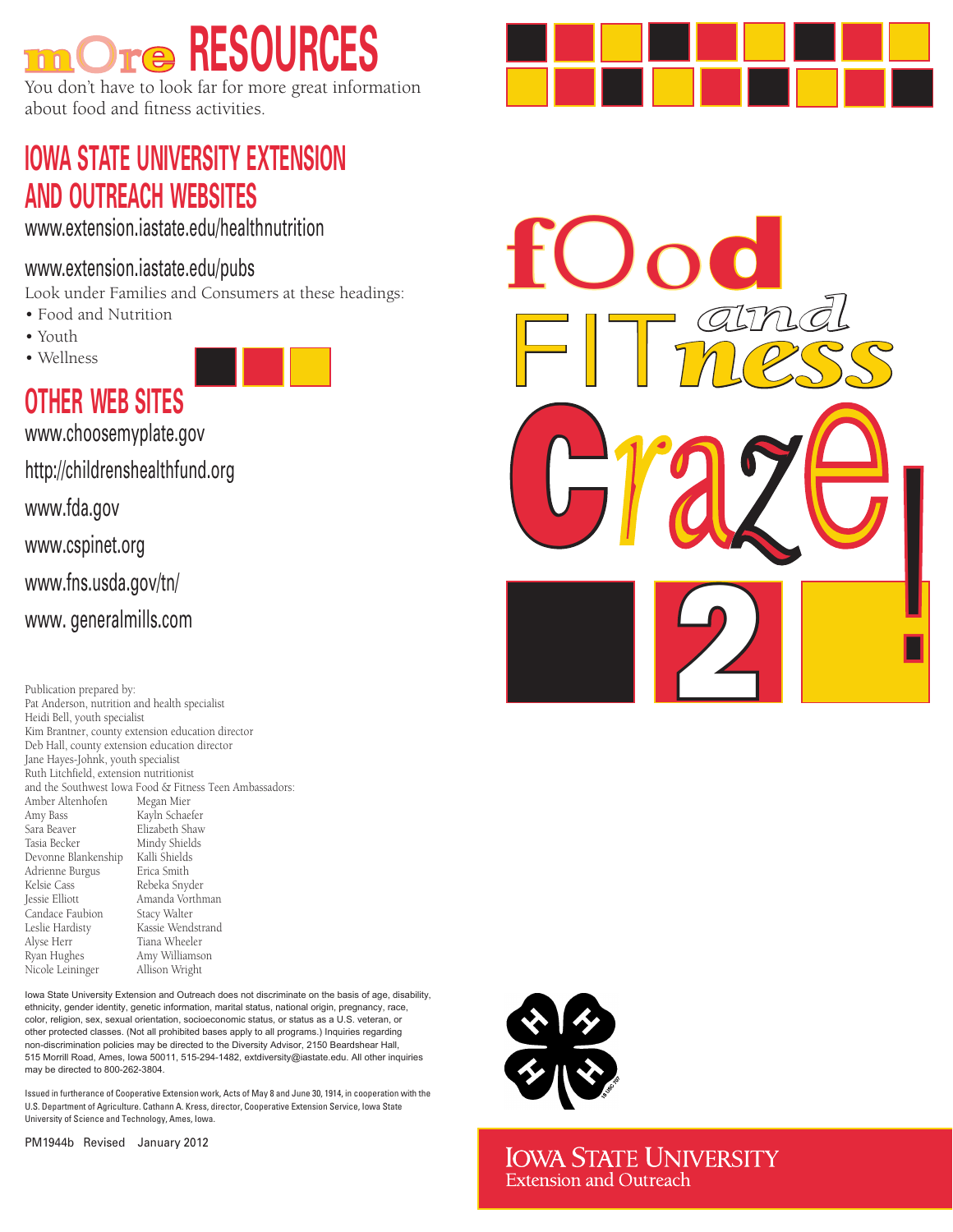

**Great recipes! Have youth pick a recipe to try. Decide who will bring equipment and ingredients. Get everyone involved in preparation. Eat and enjoy!**

## **BEARY GOOD SNACK MIX**

2 cups Cheerios 2 cups teddy bear shaped cinnamon graham snacks ½ cup dry-roasted peanuts  $\frac{1}{2}$  cup raisins

Mix all ingredients in large bowl. Divide mix into baggies for easy grab-and-go snacks. Serves 6.

## **PEACH COOLER**

- 1 cup non-fat milk
- 1 cup frozen peach slices
- 2 tablespoons frozen orange juice concentrate

Put all ingredients in a blender. Blend until smooth. Serves 2.

## **CRUNCHY VEGETABLE BURRITO**

- 4 whole wheat flour tortillas ½ c shredded carrots 2 green onions, thinly sliced 2 tablespoons low-fat ranch salad dressing 2 tablespoons low-fat shredded colby jack cheese 4 large lettuce leaves ½ cup chopped broccoli
- ½ cup chopped cauliflower
- ½ teaspoon chili powder

Mix all vegetables with dressing, cheese and chili powder. Top each tortilla with a lettuce leaf and a spoonful of the vegetable mixture. Wrap and serve. Makes 4 tortillas.

## **ORANGE-PINEAPPLE FRUIT DIP**

- 1 8-ounce fat-free/sugar-free orange yogurt
- 4 ounces light cream cheese
- 1 cup crushed pineapple, drained
- 2 tablespoons sugar
- 4 apples, sliced

In a small bowl, stir together yogurt, cream cheese and sugar; beat until smooth. Eat with apple slices. Serves 4.

## **SPARKLING RAINBOW PARFAIT**

¼ cup green grapes ¼ cup banana slices ¼ cup red grapes ¼ cup orange sections Layer fruit in a clear glass. Cover fruit with lemon-lime soda. Serves 1.

## **ORANGE (OR PURPLE) SCREAM**

1-6 ounce can unsweetened frozen orange or grape juice concentrate 2 cups fat-free milk 1 teaspoon vanilla 10 ice cubes

Add juice concentrate, milk, and vanilla to blender. Add ice cubes one at a time and mix until thick and foamy. Serves 2.

## **VERY VEGGIE SNACK CUPS**

2 tablespoons reduced fat sour cream ¼ teaspoon salt-free tomato-basil seasoning mix (like Mrs. Dash) ¼ red bell pepper, seeded 3 baby carrots ½ stalk celery 1 asparagus spear ¼ small jicama

Mix sour cream and seasoning mix in a cup. Cut vegetables into 4-inch strips and place in cup. Dip and eat. Serves 1.

## **VERY BERRY PARFAIT**

1 8-ounce carton fat-free/sugar-free fruit yogurt ½ cup fresh, frozen, or canned fruit (strawberries, peaches, kiwi, plums, bananas, etc.) 2 tablespoons Grape Nuts cereal or similar cereal

Layer yogurt and fruit in a clear glass. Top with cereal. Serves 1.

## **VERY BEST SPINACH DIP**

1 10-ounce box frozen chopped spinach, thawed and drained

- 3 green onions, sliced
- 1 clove garlic, chopped
- 1 teaspoon dill weed
- $\frac{1}{2}$  cup light mayonnaise salad dressing
- ½ cup light sour cream
- ¼ teaspoon tabasco

Combine all ingredients in a food processor, blend. Serve with pita bread chips.

## **BANANA SPLIT PIZZA**

4 whole grain flour tortillas

- 1 banana
- ½ cup pineapple tidbits
- ½ cup sliced strawberries
- 2 tablespoons chopped walnuts
- 4 sugar free pudding cups (vanilla or chocolate)
- cooking spray

Place tortillas on baking sheet and spray tops lightly with cooking spray. Bake at  $375^{\circ}$  F for 10-12 minutes or until lightly browned. Spread each tortilla with pudding and add fruit and nut toppings. Cut in half and serve. Serves 8.

*No endorsement of products mentioned is intended, nor is criticism implied of similar products not mentioned.*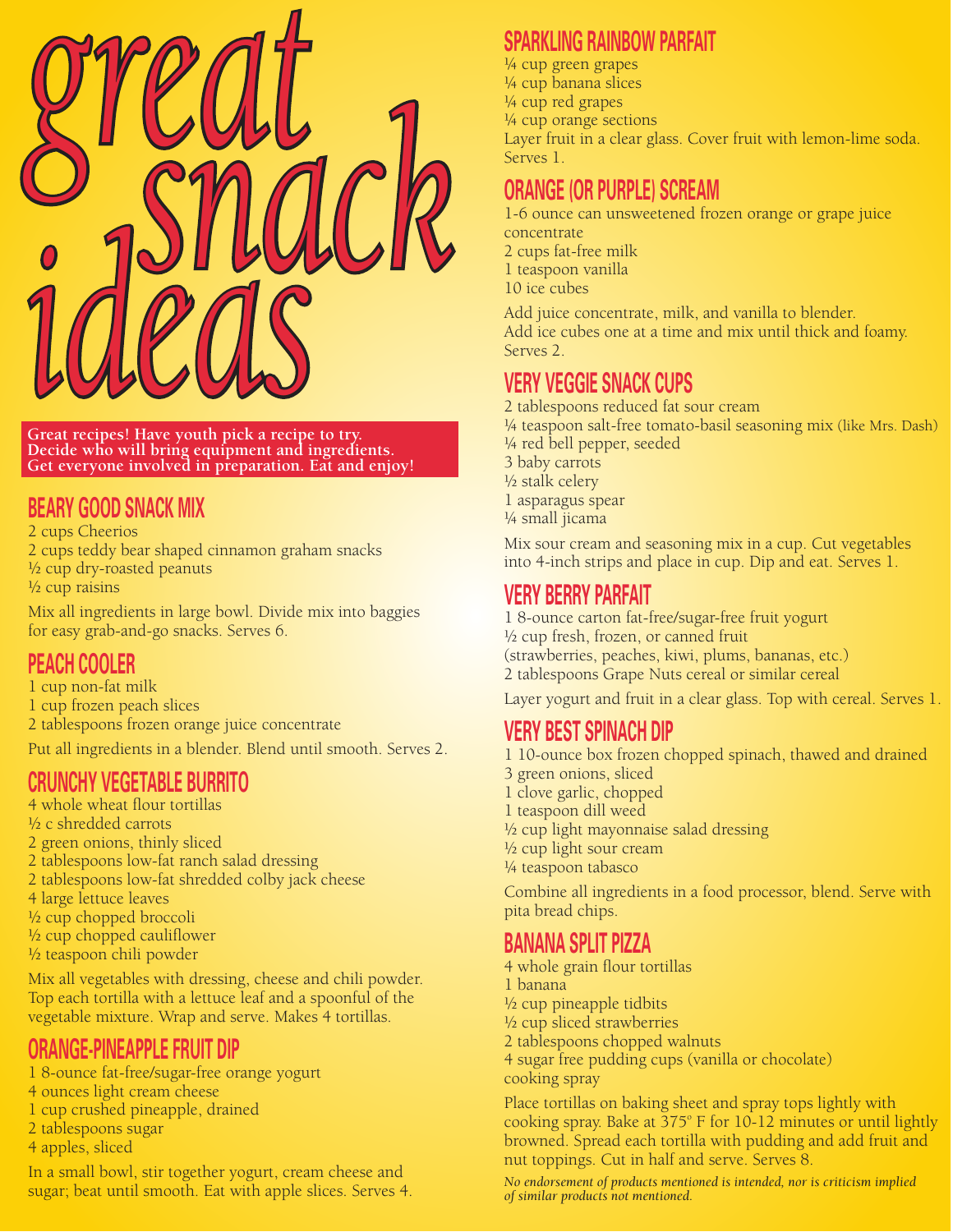# **WAYS TO GET YOUR GROUP 1**

Physical activity is fun, reduces your chance of developing disease, increases strength and endurance, helps you feel less stressed, makes you feel better about yourself, and helps you sleep.

#### **ANIMAL ROUNDUP** <u> Die Br</u>

The rancher will call out a type of animal (cow, horse, sheep, pig, rabbit, frog, etc.). Participants will walk/crawl/hop, etc., across the space while making that animal's noise. The rancher must move in the same manner as the animals that are called. If someone is tagged by the rancher, he/she becomes the rancher's helper and also tries to catch the others.

### **GET UP AND DANCE**

Ask for volunteers to learn and teach different dances to your group. Think about fun group dances like the Macarena, Hokey Pokey, Chicken Dance, YMCA, Cotton-Eyed Joe and others. Review key dance steps and have the group practice before turning on the music.

## **BALLOON STOMP TAG**

Arrange players in an open area with an inflated balloon tied to one ankle. Establish boundaries for play. On signal players try to break all other balloons by stomping on them. At the same time they try to prevent their balloon from getting broken.

## **EVERYBODY IS IT FREEZE TAG**

This is a variation of freeze tag. Instead of one person being *It,* the entire group starts out as *It*. The object is for all members that are *It* to tag other members. When tagged, a member must stand still and is no longer *It*. Play continues until one player is left untagged.

#### **ROB THE ORCHARD** <u>ra mats</u>

Arrange hula hoops throughout play area. Divide members into even teams among hoops. Provide one free hoop to serve as a free-for-all orchard. Give each team 3 to 4 balls to put inside their hoop as fruit. On the signal, team members attempt to protect their own fruit while stealing from others and gathering fruit from the unprotected orchard (hoop). Play continues until one team has the majority of the fruit or the game gets too rowdy.

#### **GROUP JUGGLE FREEZE** <u> De Br</u>

Ask members to form a circle. Members will toss ball to each other developing a pattern. The object is to catch the ball and continue the pattern as efficiently as possible without dropping it. After the pattern is established, add a new direction. They will continue to pass the ball in the same pattern. However, when the leader yells "freeze," everyone lines up behind the person who has the ball. He quickly passes the ball overhead to the person behind him and so on until the ball reaches the last person. When the ball gets to the end person, form a circle again and throw the ball in the original pattern.

### **FRISBALL**

Find a large outdoor space for this activity. Place hula hoops to form an outfield. Place cones in a diamond shaped pattern opposite the hula hoops. Set up should appear similar to a baseball field. Divide your group into two teams — one to play outfield and one to be at bat. One player will throw the Frisbee toward the outfield. As soon as the Frisbee has left the player's hand, the entire batting team lines up behind him/her to run the cones together. A point is scored for each time the entire team circles the cones. The outfield must get the Frisbee and throw it to each hoop before calling an out. Switch teams after each throw.

### **ALL SEASON SCAVENGER HUNT**

Challenge your group to walk more by creating and conducting a scavenger hunt. Before heading outside, have the group identify items they might find outdoors depending on the season. For example, try leaves, acorns, corn, or geese in the sky for fall.

### **MOON BALL**

Ask your group to form a large circle. The object of the game is to hit an inflated beach ball or balloon as many times as possible before the ball/balloon hits the ground. To keep everyone involved in this game ask that no one hit the ball twice in a row and practice safety by calling the ball when it comes to you.

# *great group program* IDEAS  *Short descriptions for fun programming ideas are below; refer to the accompanying CD for complete activity details!*

*Be a Whole Grain Detective* What are whole grains? Learn how to read labels and make choices about whole grain products.

*Fruit Plate BINGO* Use the five different colors of fruit and discover which ones you are eating and which you'd like to try.

*Making Healthy Fast Food Choices* Find ways to make healthy menu choices when you visit your favorite fast food restaurants.

*Fruit/Vegetable Jeopardy* Answer Jeopardy-like questions and learn interesting facts about fruits and vegetables.

*Cheese Tasting Party* Gather different cheeses, crackers, fruit, and friends, and hold a cheese-tasting event.

**Bone Robbers** Calcium does count for young people. Take the quiz and discover factors that lead to osteoporosis. *Cruisin' the Community for Health* Take a field trip to a restaurant, fitness center, bakery, or grocery store. Find out how they incorporate nutrition and fitness into their daily business.

*Fitness Fun Facts* Share the ways you exercised today. Take the Fitness Fun Facts quiz, review the answers, then brainstorm physical activities that you think would be fun for your group to try.

*Get Moving Obstacle Course* Get moving with a variety of fun physical activities that use a minimum amount of space. Everyone participates taking turns at different fitness stations.

*Grocery Store Scavenger Hunt* Do you know what food products have calcium? Visit a grocery store in your community and hunt down calcium-rich products.